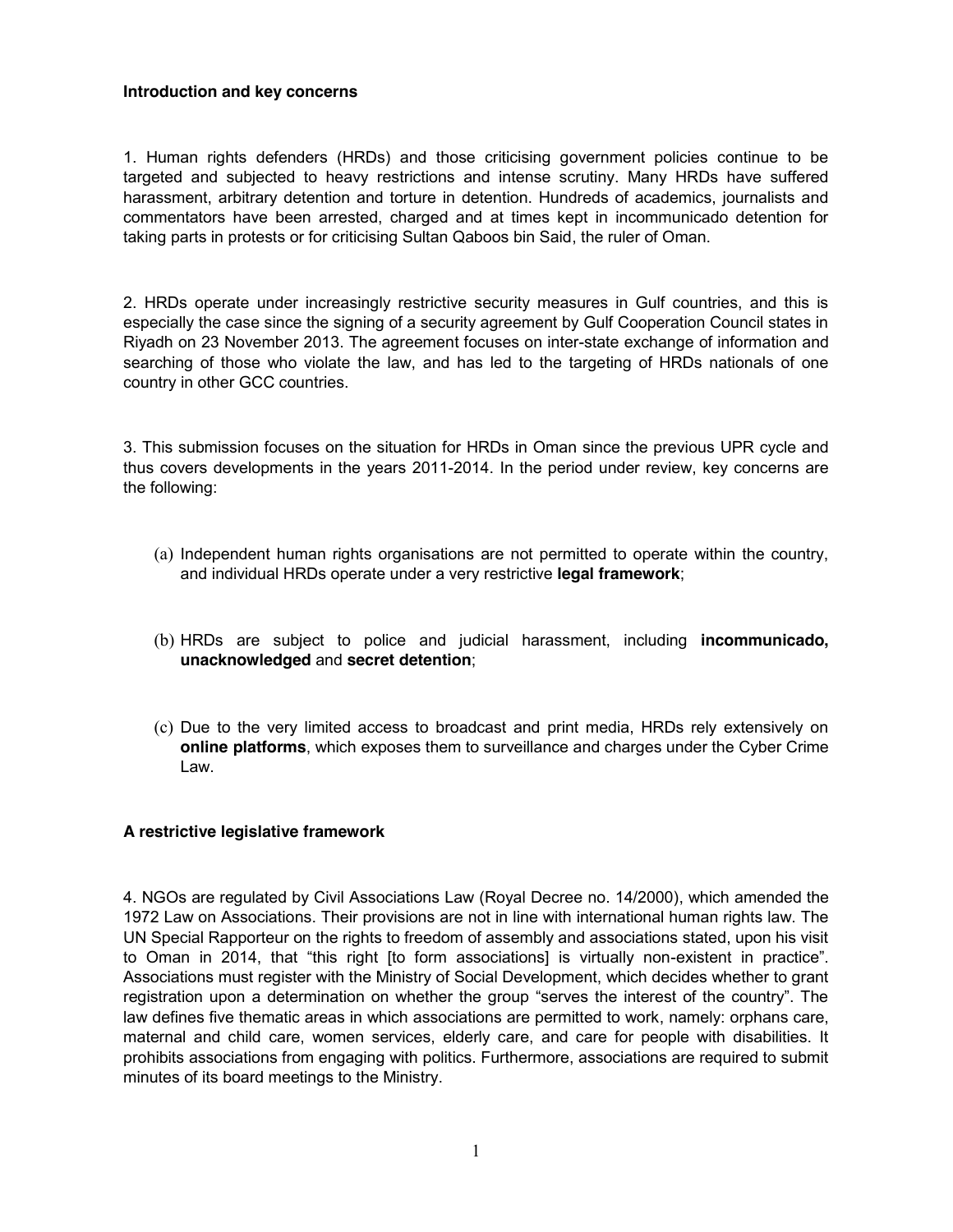5. Oman introduced new restrictive laws in the period under review. A new Cyber Crime Law was issued in February 2011 by decree (Royal Decree no. 12/2011). The law criminalised using the internet to "produce or publish or distribute or purchase or possess whatsoever that might violate the public ethics" or "prejudice the public order or religious values".

6. In May 2011, the Sultan expanded the powers of the police, granting them the right to detain individuals without an arrest warrant for up to fifteen days – or thirty days in cases related to national security- before bringing them to court.

7. In October 2011, Sultan Qaboos issued Royal Decree no. 96/2011 which introduced amendments to the Omani Penal Code and the Penal Procedure Law. These amendments included criminalising "publishing false news, statements or rumours liable to incite the public or undermine the prestige of the state or weaken trust in its financial state". It further introduced prison sentences ranging from one month to a year and a fine on "anyone participating in a gathering of at least 10 persons, with an intent to affect the public system". If violence ensues, the prison sentence is to be no less than 6 months and no more than 3 years.

# **The 2011-2012 protests: use of force, detentions and charges**

8. The pieces of legislation referred to above were adopted in response to mass public demonstrations which erupted in 2011 and continued, with varying degrees, in 2012. Nation-wide demonstrations started in order to protest against low salaries and high unemployment rates as well as the lack of legislative powers granted to the Consultative Council, the lower house of Oman's bicameral Parliament which was elected by universal suffrage for the first time in 2003.

9. Despite the efforts of Sultan Qaboos to implement economic reforms, increasing the minimum wage and creating job opportunities, as early as mid-February 2011, protests continued throughout the country. The police dispersed peaceful gatherings and detained several hundreds of protesters, journalists, and human rights defenders. Two protesters were killed in February and April 2011 respectively.

10. In June and July of the same year, sentences of up to five years' imprisonment were handed down to over a hundred individuals on charges relating to "illegal gatherings" and "sabotaging and destroying public and private property". Government officials and national media accused protesters of breaching public order and answering to a foreign agenda. The government further discredited protesters by labelling them opponents ('*muarid*' in Arabic), although overthrowing the regime was not the objective of the protests.

11. As demonstrations continued, in June 2012 Oman's public prosecutor threatened to take "all appropriate legal actions" against individuals who participated in sit-ins as well as writers and bloggers. This statement was followed by the arrest and trial of dozens of activists, including writers, bloggers, rights defenders and protesters, on charges related to "illegal gathering", "violation of Cyber Crime Law", "defaming the Sultan" and "obstructing traffic".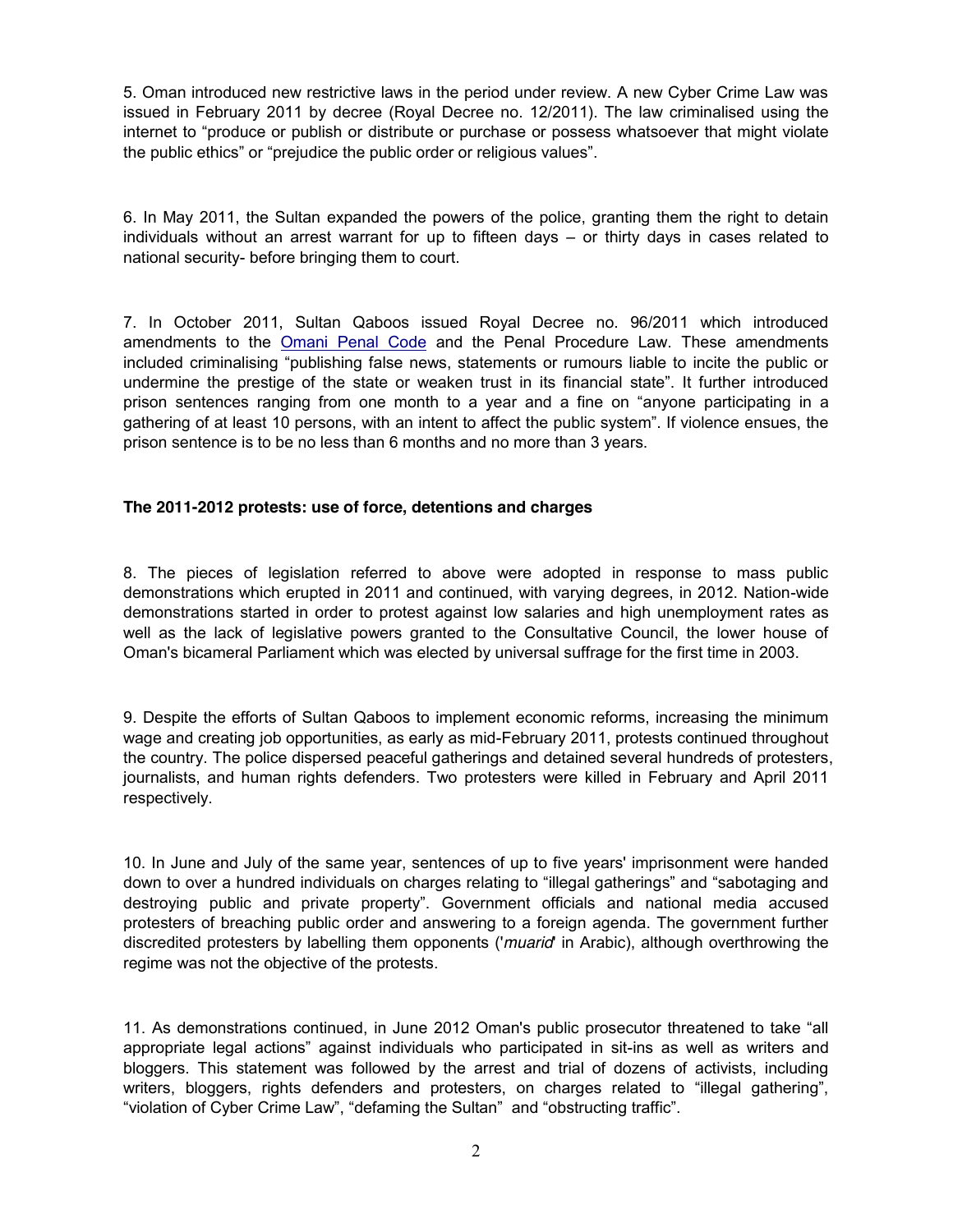12. In July 2013, which marked the 43rd anniversary of the accession of the Sultan to the throne, Sultan Qaboos pardoned all the individuals who had been sentenced and imprisoned for political reasons. The Sultan also ordered that those dismissed from private and public jobs during the 2011-2012 protests to be reinstated. A first pardon against government critics had been issued in March of the same year.

#### **Judicial harassment of human rights defenders**

13. The judicial system is one of the main tools used to silence HRDs. Charges used against them include illegal gathering, insulting the authorities, undermining the prestige of the State, or public order offences. In many cases, the charges were related to comments or opinions expressed online, in blogs or social media networks, and were brought under the 2011 Cyber Crime Law.

14. On 21 January 2015, human rights defender and blogger Mr **Saed Jadad** was arrested and placed in incommunicado detention for six days prior to being transferred to Muscat for trial . On 8 March 2015, the Court of First Instance sentenced him to three years' imprisonment and a fine of 1,700 Omani Rial (approximately €4,072) on charges relating to "undermining the prestige of the state", "inciting the public to join an illegal gathering" and publishing material that disturbs the public order via the internet. The charges related to his alleged involvement in writing an open letter to US President Barack Obama about human rights in Oman.

15. On 16 January 2013, the Court of Appeals in Muscat upheld the sentences against six human rights defenders on charges of insulting the Sultan Qaboos and illegal assembly. The charges were based on comments that appeared on social media network Facebook. Messrs **Ismail Al Muqabli**, **Mahmood Al Jamoodi**, **Nabhan Al Hinshi** and **Hasan Al Ruqayshi** were sentenced to one year and six months in prison and a fine of 1,000 Omani Riyal (approximately €2,400). Messrs **Mukhtar Al Hana'i** and **Ali Al Hajji** were sentenced to one year in prison and a fine of 1,000 Omani Riyal. On 21 March 2013, Sultan Qaboos pardoned 50 individuals, including most of the aforementioned human rights defenders.

16. In August 2012, prominent blogger and human rights defender Mr **Mohamed Al Fazari** was sentenced, along with others, to a year's imprisonment and a fine on charges including "insulting the ruler", "violating cyber-crime law" and "unlawful gathering". He was eventually pardoned and released on 21 March 2013. The charges were in connection to his participation in a peaceful gathering calling for the release of all HRDs detained in the country.

### **Incommunicado, unacknowledged and secret detention**

17. Arrest and detention by the police or security services have also been widely reported. In many cases, the HRDs arrested were released without charges. At times, HRDs have been held incommunicado or otherwise prevented to access legal assistance, or the authorities have refused to acknowledge the arrest or to disclose the place of detention.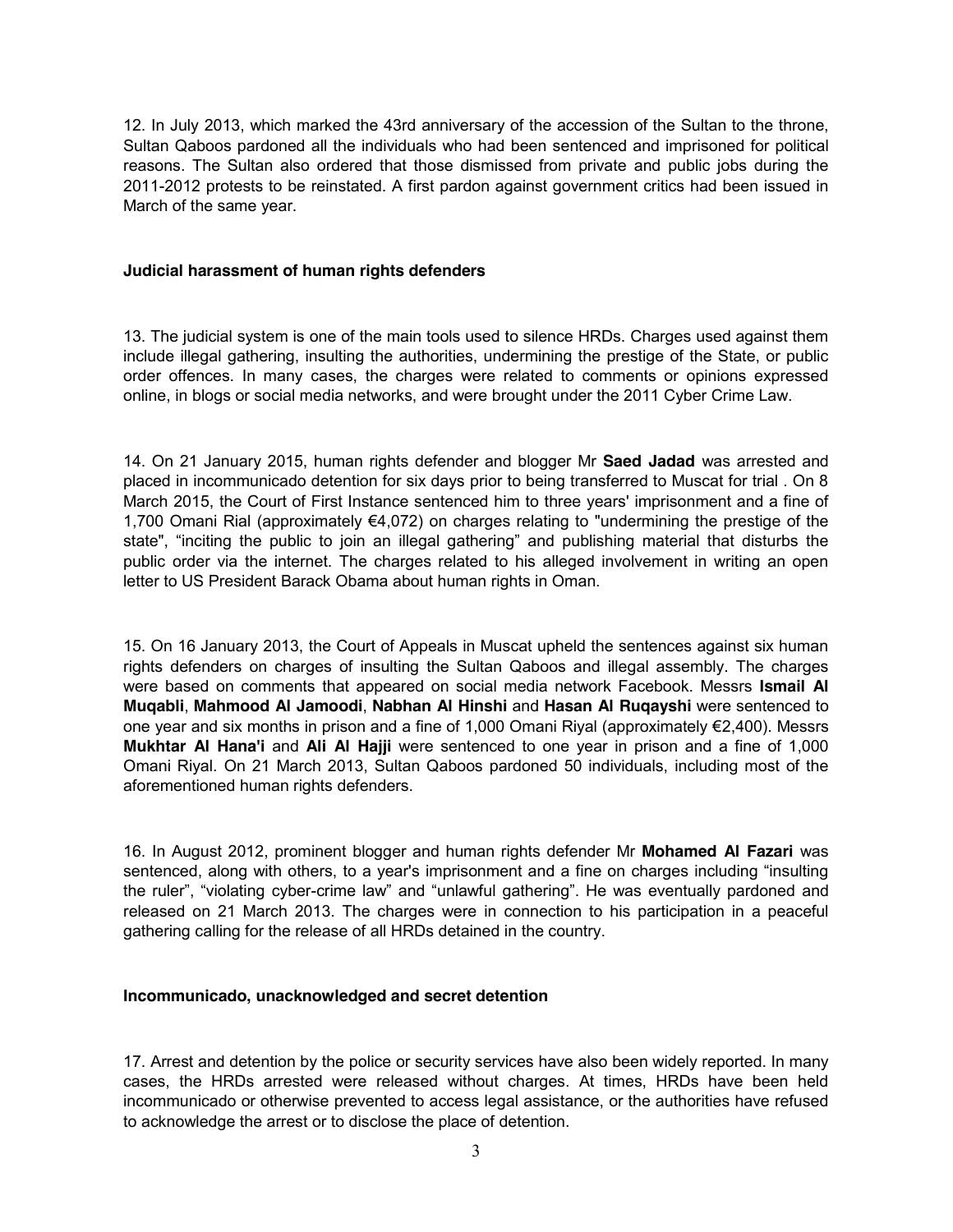18. On 10 December 2014, Saed Jadad (see para 14 above) was arrested by plain-clothed members of the security forces on the street in Oqad region in the city of Salalah. Security officers accompanied him to his residence in order to carry out a search and confiscated his laptop and mobile phone. He was held in an undisclosed location for 12 days before being released on bail on 22 December. He was charged with "undermining the status and prestige of the state", accusations that are reportedly related to his calls for social and political reforms during a meeting with members of the European Parliament in 2013.

19. On 30 August 2014, Mohamed Al Fazari (see para 16 above) disappeared after going to the police station in the Al-Qurum district of Muscat following a summons to appear received from the General Directorate of Inquiries and Criminal Investigations. He was held for five days without access to legal representation. The police initially refused to provide any information to his lawyer or family, including an acknowledgement that he had been arrested. The HRD was accused of "undermining the prestige of the state" and "disturbing public order". However, he was eventually released without charges on 4 September 2014.

20. On 12 July 2014, blogger and social media activist Mr **Noah Saadi** was detained by the Internal Security Service (ISS), the national security intelligence agency. On 7 August 2014, he was released from the detention facility of the Special Section of the Omani Police in Muscat. During the nearly four weeks in detention, he had communicated with his family only once and had no access to his lawyer. No charges have been brought against him. Noah Saadi had also been targeted previously. In September 2011, he was arrested for criticising the authorities on his blog in relations to comments made about the arrest of a Shura Council member who had participated in anti-pollution protests. The HRD has also been held incommunicado at that time.

21. On 7 November 2013, writer and human rights defender Mr **Khalfan Al-Badwawi** was arrested by the ISS. A few days earlier, he had received a phone call asking him to appear before the Special Branch of the police or surrender to a police station, but he refused on the basis of lack of an official summons or an arrest warrant. He was held incommunicado for one week. His whereabouts were not known to his family and he was denied legal representation. He eventually fled to the United Kingdom in December 2013. He had previously been detained from June to September 2012 and charged with "insulting the Sultan"; the trial was suspended following the March 2013 pardon.

22. On 22 July 2013, human rights defender and blogger Mr **Sultan Al-Sa'adi** was arrested by over a dozen members of the intelligence services, while he and his family were at a petrol station. His laptop and personal items were confiscated and he was taken to an unknown location. He was held for 23 days before being released without charges. He was reportedly subjected to illtreatment while in detention. Like all other cases mentioned in this report, Sultan Al-Sa'adi also has a long history of harassment. He was arrested in 2011 after the outbreak of demonstrations in Sohar. He was arrested again in 2012 for his pro-reform Facebook and Twitter posts and subsequently tried on charges of "insulting the Sultan", before being pardoned in March 2013.

23. On 14 April 2013, human rights defender and blogger Dr **Salih Al-Azri** was arrested after being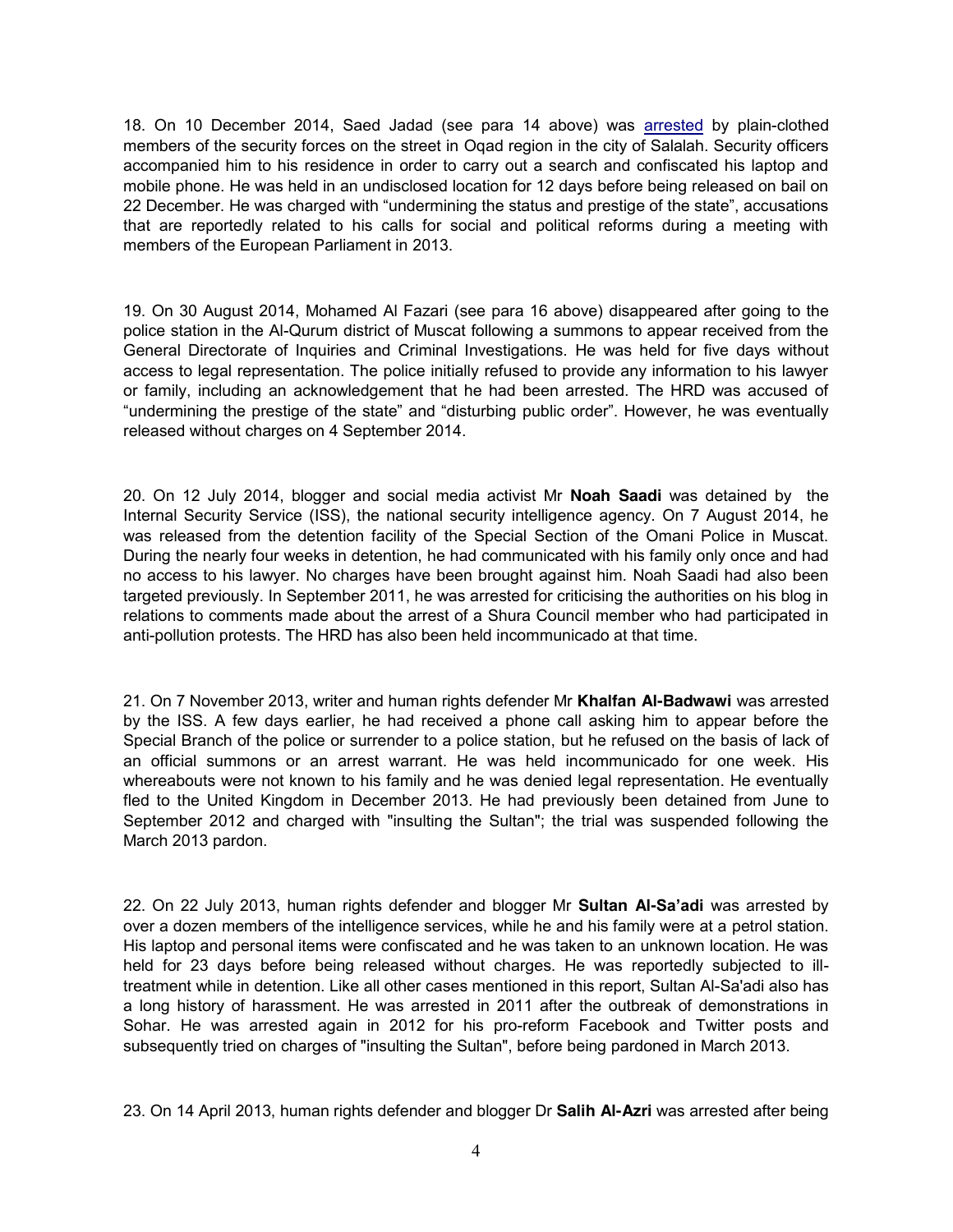summoned to appear before the Special Branch at the General Police Headquarters in Muscat. Dr Al-Azri's arrest was allegedly related to his continued demands to reform the health care system and for his solidarity with those who were accused of insulting the Sultan. He was held incommunicado and could not be contacted by his family or lawyer prior to his release five days later.

24. On 31 May 2012, journalist and social rights activist Ms **Habiba Al Hana'i**, lawyer Mr **Yaqoub Al Kharousi**, and blogger Mr **Ismail Al Muqbali** were arrested as they were visiting oil workers on strike at Al Fuhoud Oil Field. They are all founding members of the Omani Group for Human Rights. They were transferred to the Special Branch of the Omani Police in Muscat and charged with "agitation". They were later pardoned and released.

# **Travel bans**

25. The authorities have also imposed travel bans on human rights defenders, at times without any judicial ruling or possibility to appeal the decision. The bans appear to be aimed at preventing HRDs from speaking on the situation in Oman at international events.

26. On the morning of 22 December 2014, Mohamed Al Fazari (see para 16 above) was stopped at Muscat International Airport when he attempted to travel to the United Kingdom. He was informed by the authorities that a travel ban was issued against him. No reasons were provided and his official documents, including his national ID card and passport, were confiscated.

27. On 31 October 2014, Saed Jadad (see para 1 above) was not permitted to travel on a flight to Doha while on route to Istanbul to attend a workshop. He was stopped by a plain-clothed security agent and informed that a travel ban had been issued against him in July 2014. A month before the travel ban was enforced, Saed Jadad had met with the UN Special Rapporteur on the rights to freedom of peaceful assembly and of association during his official visit to the country.

# **Development since the previous UPR Cycle**

28. In the last UPR review in early 2011, Oman received only one recommendation specific to the protection of human rights defenders, made by Norway and accepted by Oman. The recommendation urged the state to "Disseminate better and ensure full observation of the Declaration on Human Rights Defenders".

29. Oman further accepted recommendations made in relation to civil society and freedom of association and assembly, namely:

- Place importance on the review of the Law on Civil Associations to ensure a more effective working environment for them;
- Further pursue cooperation with civil society organizations with a view to promoting and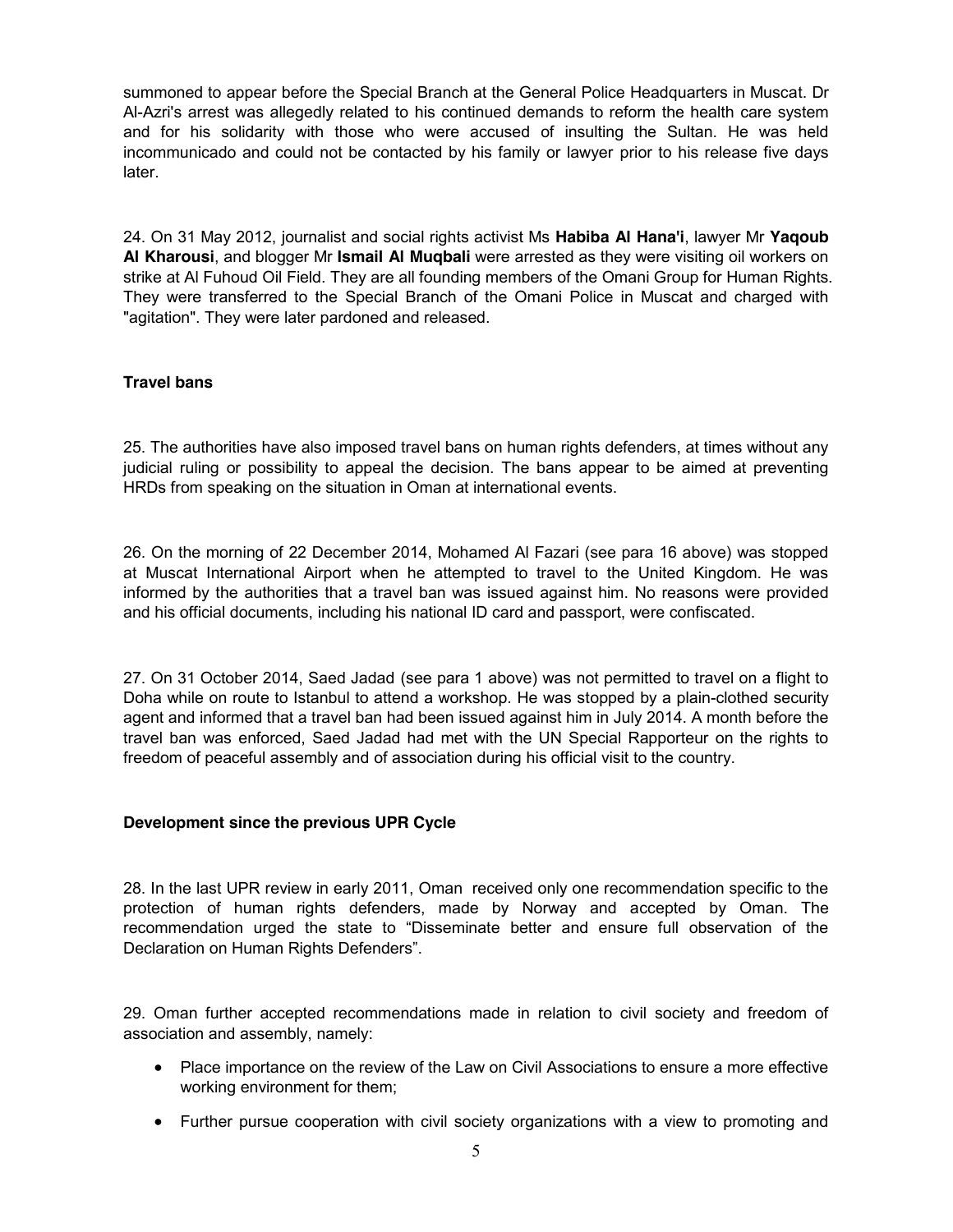protecting human rights in different areas, including the areas of education, health, migrant workers and gender equality;

- Continue the open and constructive dialogue with members of civil society, in particular during the follow-up to the UPR recommendations;
- Enhance freedom of expression, association and assembly;
- Revise the procedures governing registration of civil society organizations to ensure transparent, non-discriminatory, expeditious and inexpensive procedures that allow for appeal and are in conformity with international human rights standards.

30. Four years on and despite some positive measures such as the two 2013 pardons, the restrictive legislative framework remains unaltered, HRDs remain under constant surveillance and attacks against them have increased. The government used short-term detentions, threats and judicial harassment to intimidate anyone who is pro-reform in Oman.

### **Recommendations**

31. Front Line Defenders calls upon the member states of the UN Human Rights Council to urge the Omani authorities to prioritise the protection of human rights defenders and in doing so to:

- (a) Guarantee in all circumstances that all human rights defenders in Oman are able to carry out their legitimate human rights activities without fear of reprisals and free of all restrictions including judicial harassment, and ensure full respect for the UN Declaration on Human Rights Defenders;
- (b) Review legislation governing associations to ensure the free and independent establishment and operation of civil society organisations, including their right to receive domestic and foreign fund;
- (c) Revise the 2011 Cyber Crime Law that was issued by Royal Decree No 12/2011 and relevant provisions of the Penal Code and bring them into compliance with international human rights standards, in particular in relation to the right to freedom of expression;
- (d) Take urgent measures to put an end to the arrest and detention as well as judicial harassment against human rights defenders, and lift the travel ban issued against them;
- (e) Review and quash the conviction of, and release, all human rights defenders who have been sentenced on grounds of their human rights work and who remain in detention;